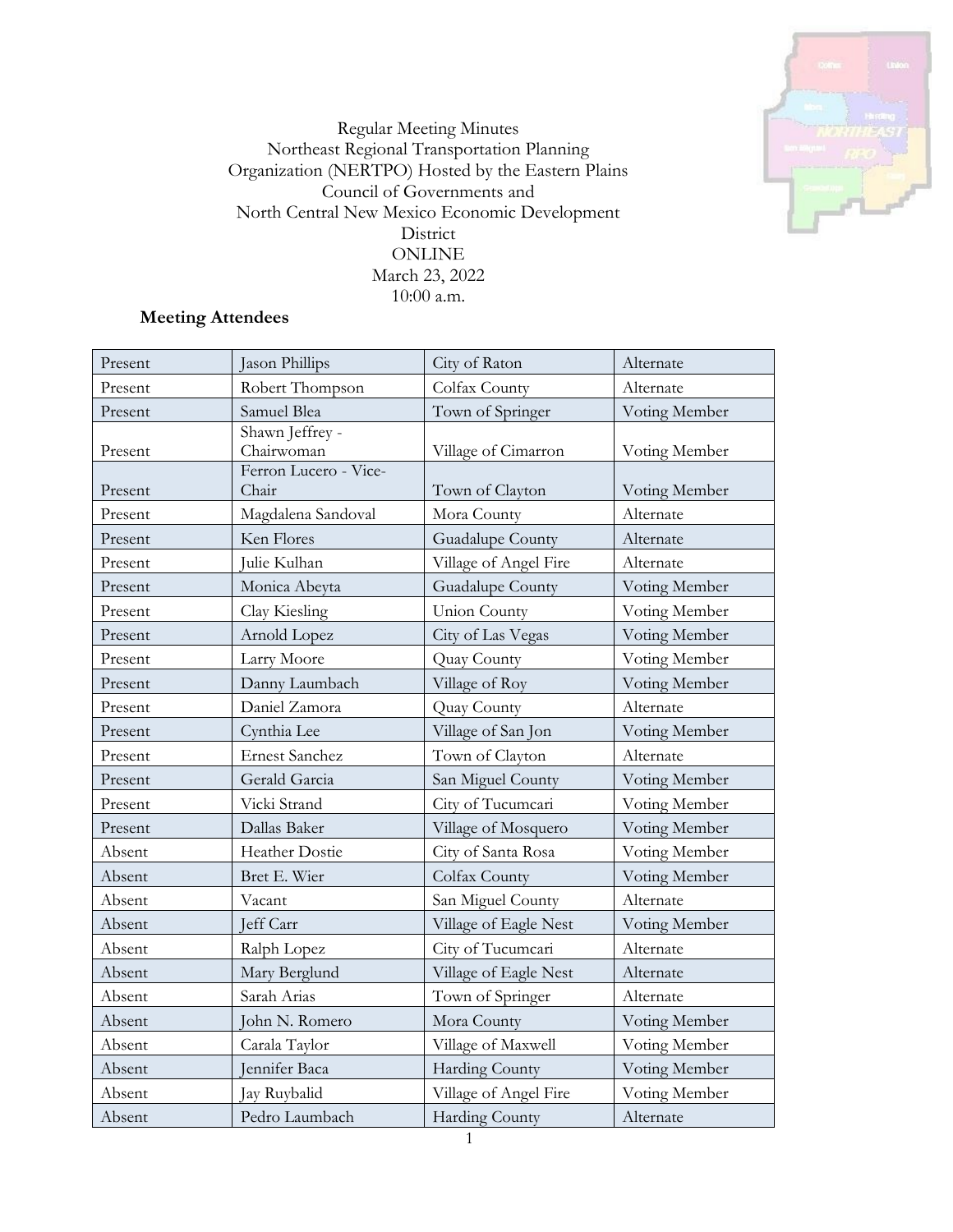| Absent | Clayton Moore       | Village of Roy         | Alternate     |
|--------|---------------------|------------------------|---------------|
| Absent | Scott Berry         | City of Raton          | Voting Member |
| Absent | Vacant              | City of Las Vegas      | Alternate     |
| Absent | Martin Martinez     | City of Santa Rosa     | Alternate     |
| Absent | Angie Gonzales      | Union County           | Alternate     |
| Absent | Renee Ledoux        | Village of Cimarron    | Alternate     |
| Absent | onathan Valdez      | Village of Des Moines  | Voting Member |
| Absent | Jordan Wingo        | Village of Des Moines  | Alternate     |
| Absent | Diane Brown         | Village of Folsom      | Voting Member |
| Absent | Mike Schoonover     | Village of Folsom      | Alternate     |
| Absent | Lynn Wiseman        | Village of Grenville   | Alternate     |
| Absent | Mignon Saddoris     | Village of Grenville   | Voting Member |
| Absent | Shannon Aikman      | Village of House       | Voting Member |
| Absent | Sherwin W. Martin   | Village of House       | Alternate     |
| Absent | Dave Shivers        | Village of Logan       | Alternate     |
| Absent | Scott Parnell       | Village of Logan       | Voting Member |
| Absent | Shawn Jeffrey       | Village of Maxwell     | Alternate     |
| Absent | Barbara June Melton | Village of Mosquero    | Alternate     |
| Absent | Telesfor Benavidez  | Village of Pecos       | Voting Member |
| Absent | Vacant              | Village of Pecos       | Alternate     |
| Absent | Wade Lane           | Village of San Jon     | Alternate     |
| Absent | Laudente Quintana   | Village of Wagon Mound | Voting Member |
| Absent | Nora Sanchez        | Village of Wagon Mound | Alternate     |

### **RTPO Planners, NMDOT Staff, and other attendees**

Paul Sittig – North Central NM Economic Development District (NCNMEDD) Raul Rodriguez III – Eastern Plains Council of Governments (EPCOG) Kyla Danforth – North Central NM Economic Development District (NCNMEDD) Samantha Sandoval – NMDOT LGRF Program Planner John Herrera – NMDOT District 4 Assistant Engineer Joe Moriarty – NMDOT Freight and Planning Division Supervisor John Neunuebel – NMDOT NERTPO Liaison Rosa Kozub – NMDOT Multimodal Planning & Programs Bureau Chief Joe Kiely – Ports-to-Plains Alliance, Vice President of Operations Tyler Davis – Engineering Analytics Boe Lopez – Town of Springer, Mayor

#### **I. Call to Order**

The Meeting was called to order at 10:04 AM by Chairwoman Shawn Jeffrey, Village of Cimarron.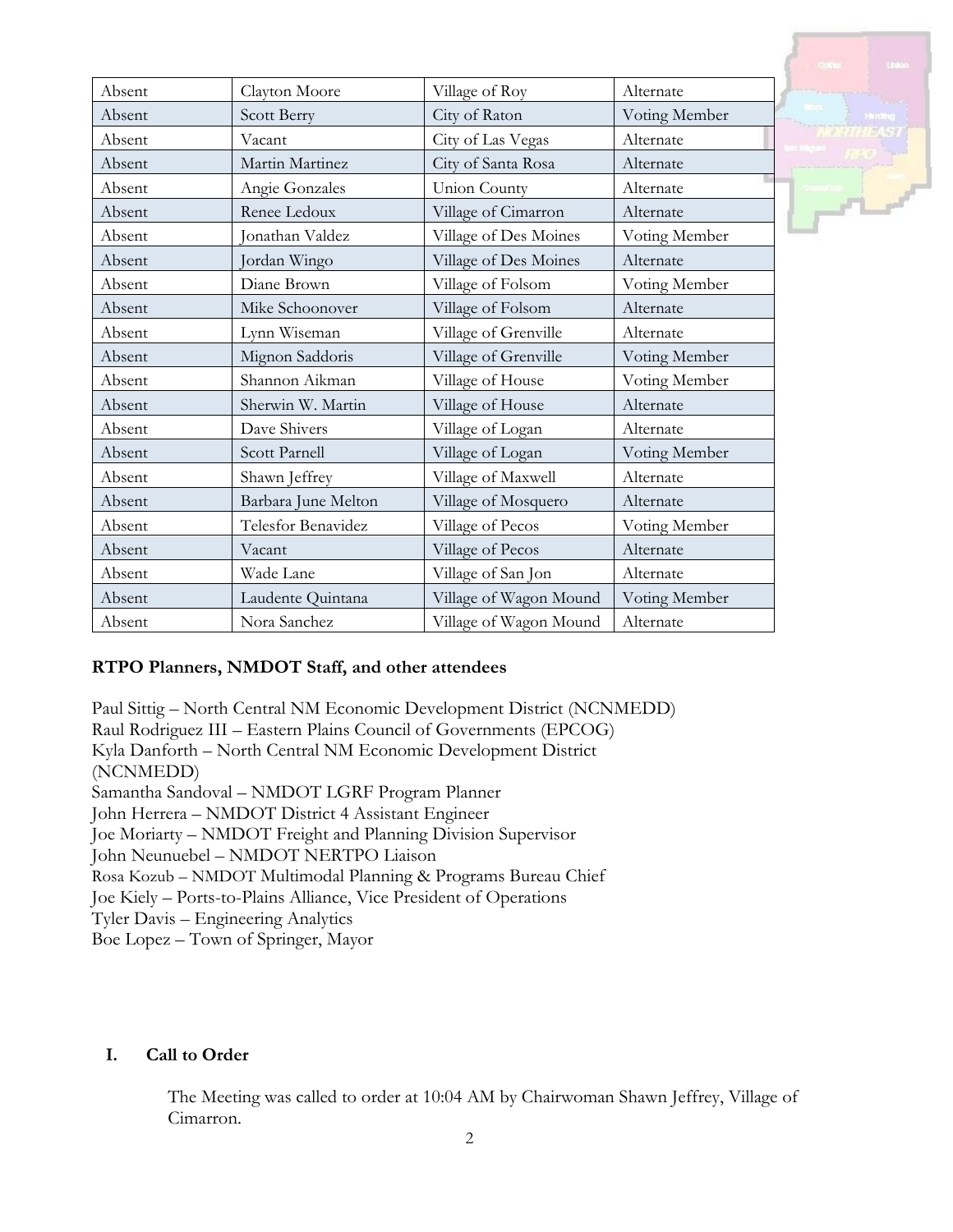### **II. Pledge of Allegiance/New Mexico State Flag**

The Pledge of Allegiance and salute to the New Mexico State Flag were led by Chairwoman Shawn Jeffrey.

### **III. Welcome**

Chairwoman Shawn Jeffrey welcomed everyone to the virtual meeting and allowed for introductions.

Individual introductions were conducted by all in attendance.

# **IV. Approval of Agenda**

Raymond Mondragon, EPCOG, asked for an approval of the agenda to allow Mr. Joe Kiely, Ports to Plains, a chance to speak before item VI regarding the Ports-to-Plains Interstate Highway Corridor designation.

Chairwoman Shawn Jeffrey opened the review and approval of the agenda with addition of Mr. Joe Kiely, Ports to Plains, inserted before item VI.

Motion to approve the agenda as presented: Robert Thompson, Colfax County Second: Cynthia Lee, Village of San Jon

| Entity                | Representative           | Vote |
|-----------------------|--------------------------|------|
| Colfax County         | Robert Thompson          | Yes  |
| Guadalupe County      | Ken Flores               | Yes  |
| Mora County           | Magdalena Sandoval       | Yes  |
| San Miguel County     | Gerald Garcia            | Yes  |
| Quay County           | Larry Moore              | Yes  |
| City of Raton         | Jason Phillips           | Yes  |
| City of Tucumcari     | Vicki Strand             | Yes  |
| Town of Clayton       | Vice-Chair Ferron Lucero | Yes  |
| Town of Springer      | Samuel Blea              | Yes  |
| Village of Angel Fire | Julie Kulhan             | Yes  |
| Village of Cimarron   | Chairwoman Shawn Jeffrey | Yes  |
| Village of Mosquero   | Dallas Baker             | Yes  |
| Village of Roy        | Danny Laumbach           | Yes  |
| Village of San Jon    | Cynthia Lee              | Yes  |

Roll call:

All present voted in the affirmative. Motion carries.

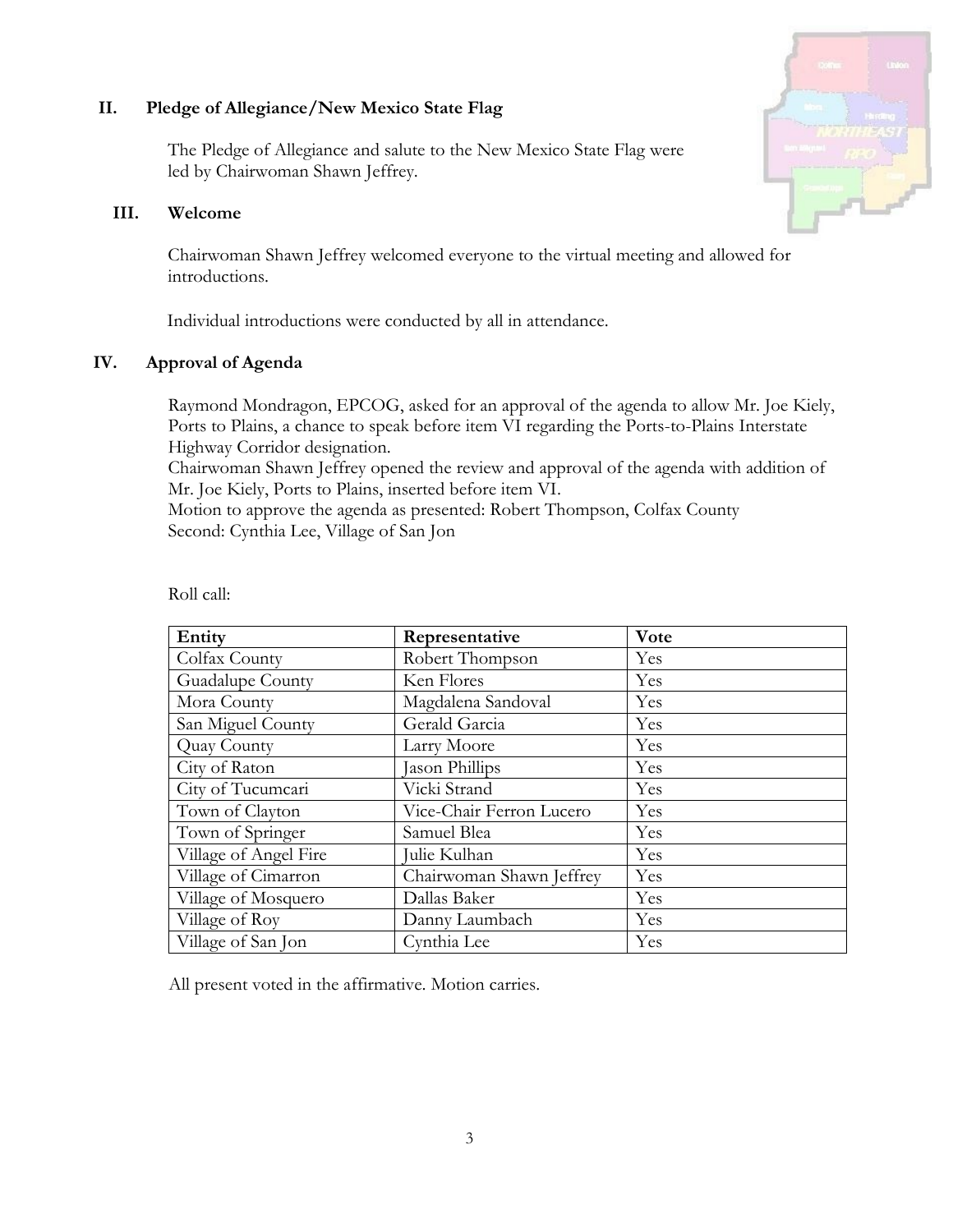### **V. Approval of Minutes** February 2022 – (EPCOG and NCNMEDD virtual)

Chairwoman Shawn Jeffrey opened the review and approval of the minutes from the February 23<sup>rd</sup>, 2022, monthly meeting. With no comments provided, the Chairwoman moved for a motion.

Motion to approve the minutes as presented by Jason Phillips, City of Raton Second: Robert Thompson, Colfax County

| Entity                | Representative           | Vote |
|-----------------------|--------------------------|------|
| Colfax County         | Robert Thompson          | Yes  |
| Guadalupe County      | Ken Flores               | Yes  |
| Mora County           | Magdalena Sandoval       | Yes  |
| San Miguel County     | Gerald Garcia            | Yes  |
| Quay County           | Larry Moore              | Yes  |
| City of Raton         | Jason Phillips           | Yes  |
| City of Tucumcari     | Vicki Strand             | Yes  |
| Town of Clayton       | Vice-Chair Ferron Lucero | Yes  |
| Town of Springer      | Samuel Blea              | Yes  |
| Village of Angel Fire | Julie Kulhan             | Yes  |
| Village of Cimarron   | Chairwoman Shawn Jeffrey | Yes  |
| Village of Mosquero   | Dallas Baker             | Yes  |
| Village of Roy        | Danny Laumbach           | Yes  |
| Village of San Jon    | Cynthia Lee              | Yes  |

Roll call:

All present voted in the affirmative. Motion carries.

#### **VI. Discussion: Ports-to-Plains Interstate Corridor Designation –** (Mr. Joe Kiely, Ports-to-to Plains Alliance, Vice President of Operations)

Mr. Joe Kiely, Ports-to-Plains Alliance, updated membership about the approval of the Portsto-Plains Interstate designation which includes portions in Texas and New Mexico. The language to designate the corridor as a future interstate was included in federal legislation passing in the U.S. House of Representatives and, ultimately, being excluded in the U.S. Senate. In June 2021 the U.S. Senate Appropriations Committee included the language to designate the Texas and New Mexico Ports-to-Plains corridor as a future interstate. During the 2022 Legislative Sessions a bill both houses of Congress approved the bill designating the Ports-to-Plains corridor as an Interstate Highway and the President of the United States, Joe Biden, signed the bill into law on March 21, 2022. The next opportunity for federal funding to develop the Ports-to-Plains Corridor will be in FFY 23 appropriations bill beginning to be formed by President Biden and U.S. lawmakers in Washington D.C. President Biden will issue his draft appropriations bill Monday March 28, 2022. Mr. Kiely asked if there are existing projects along the New Mexico Ports-to-Plains Corridor that would benefit from more federal funds? Also, would the NMDOT support if the Ports-to-Plains Alliance could help obtaining planning funds for planning perspectives for development of this newly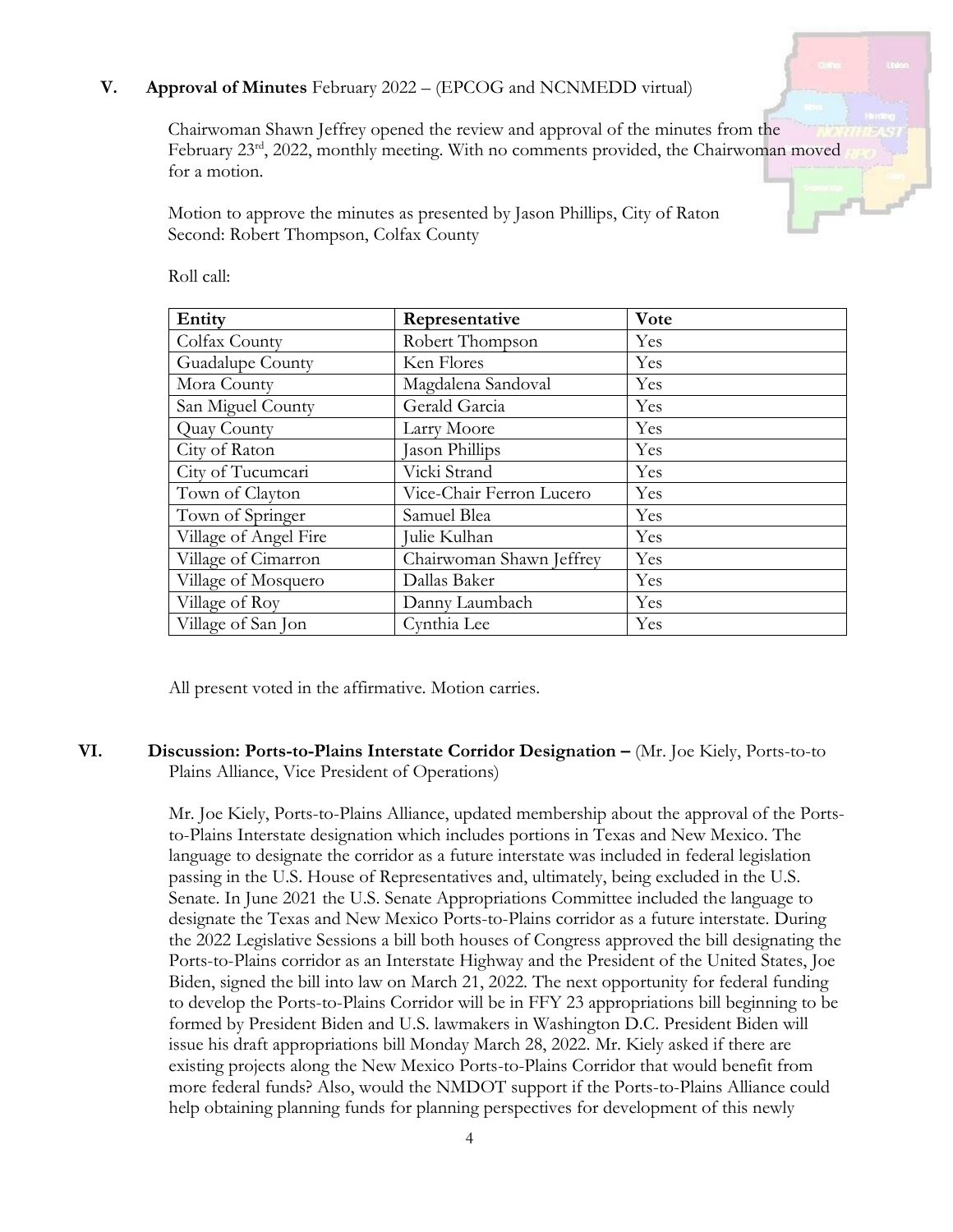designated interstate? Raymond Mondragon, EPCOG, advised that NMDOT funded the Economic Impact Study that was conducted for the Ports-to-Plains interstate designation. Mr. Mondragon asked if the NMDOT has spoken about any updates or other information regarding this issue. Joe Moriarty, NMDOT, and Rosa Kozub, NMDOT, replied that this was the first time they heard of this measure being approved and this corridor being federally designated as a future interstate. Ms. Kozub suggested that, internally, NMDOT should speak to the Secretary of Transportation's office to formulate and approach for handling this moving forward. No additional information from NMDOT now. The Economic Impact Study suggested that there will be a direct impact on Union and Colfax Counties including 10,770 created during construction and 3,448 permanent jobs created by 2040. Vice-Chair Lucero questioned whether the current spur of Ports-to-Plains Corridor traveling through Clayton and Raton will be designated and official interstate. Mr. Kiely said that the only section that was approved for future designation are the current sections in Texas and New Mexico from Laredo, TX to Raton, NM. The future interstate is slated to be titled Interstate 27. The Economic Impact Study for the Ports-to-Plains Corridor projected potential increase of economic development by approximately \$98 billion. Jason Phillips, Raton, asked if this designation will have any effect on the current Highway 87 project in progress. Mr. Kiely responded that this may very well be future interstate connect for Raton to Interstate 25 and could require a redesigned interchange.

### **VII. Discussion: NMDOT Freight Plan Presentation –** (Mr. Joseph Moriarty, NMDOT Technical & Freight Planning Unit Supervisor)

Mr. Joe Moriarty, NMDOT Freight and Planning Supervisor, presented the 2045 Freight Plan update. This is an ongoing process for NMDOT outreach to RPTO and MPO entities. There are a few different categories of freight considered for this plan. This includes Truck, Rail, and Intermodal. This plan will help to identify new and emerging technologies that will help to improve New Mexico Infrastructure. This plan will change to include the Bipartisan Infrastructure Law (BIL) that has passed federal legislation and signed by President Biden guidelines to ensure that New Mexico is within compliance of this new law. This plan will ensure that New Mexico is compliant with all new freight requirements to assure the ability to obtain the federal level freight funding of about \$15 million a year. The true focal point of this plan is to lay out the planning division's collection of freight movement throughout the state and guide the freight division's framework moving forward. The plan initiated in late 2021 and restarted the NMDOT Freight Advisory Committee. The project timeline for the NMDOT 2045 Freight Plan Update began in Fall 2021/Winter 2022, and the plan will be finalized in Fall 2022.

#### **VIII. Discussion: FFY 2023 Transportation Project Fund (TPF) updates and presentation –** (NERTPO Planners)

Paul Sittig, NCNMEDD, presented the FFY 2023 Transportation Project Fund (TPF) refresher to membership. The presentation is to introduce first time TPF applicants and reintroduce previous applicants to the overall process for the TPF application process. Mr. Sittig stated the difference in timelines from this year compared to last and defined the meaning of shovel ready. Mr. Sittig detailed the different project phases and project types that may be applied for in this funding opportunity. Utility work will qualify if it is part of the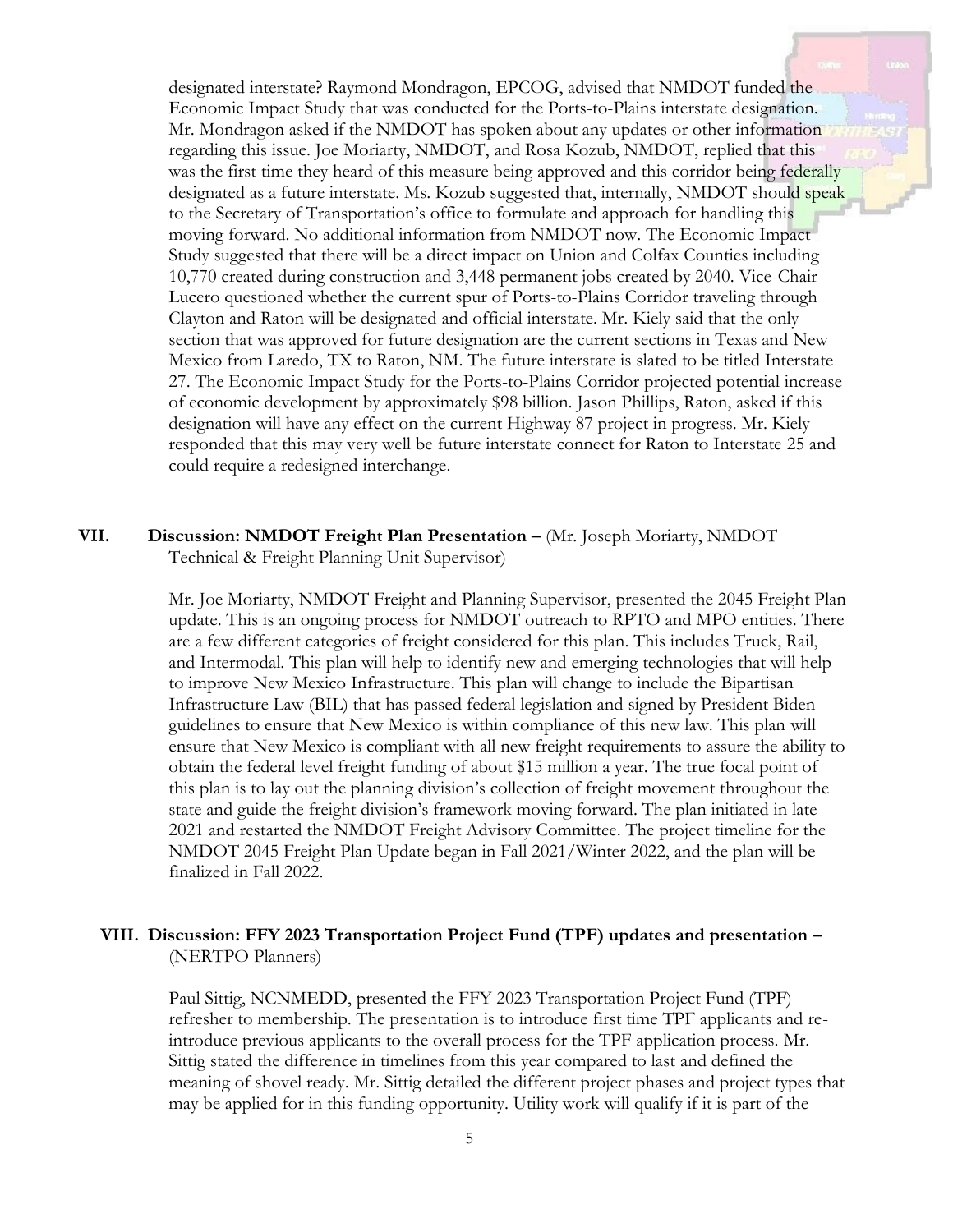overall process and not a stand-alone project. John Herrera, NMDOT, clarified that only complete roadway reconstruction would be able to include utility work as an eligible expense. Mr. Herrera noted that your consultant will tell you what is the best scope for the project, mill and overlay or complete reconstruction to include utility work. Mr. Sittig presented the project scopes from the Local Government Road Fund (LGRF) handbook, provided by Samantha Sandoval, NMDOT.

The final TPF application includes 5 different parts:

- 1. TPF Project Feasibility Form (PFF)
- 2. Cover Letter

.

- 3. Resolution of sponsorship from governing body, or an official letter signed by the potential grantee's chief executive or official with budget authority, indicating the availability of the 5% match
- 4. Map of project location
- 5. Letter of support from Right of Way (ROW) owner, if ROW is not owned by the applicant

Mr. Sittig reviewed the NERTPO TPF Timeline.

- **January 31, 2022** RTPO staff sent out call for projects.
- **March 23, 2022** NERTPO meeting where members discuss TPF application process to date, review any new materials from NMDOT, ask District 4 and RTPO staff questions.
- **April 6, 2022** Deadline for entities to submit PFFs to RTPO staff, who will track submittals and forward them to the District.
- April 27, 2022 District to return reviewed and signed PFFs to entities.
- **May 23, 2022** Members submit final application packets to RTPO staff.
- **May 25, 2022** NERTPO meeting for Rating and Ranking only.
- **May 27, 2022** RTPO staff upload application packets and final NERTPO rated and ranked project list, to NMDOT FTP.

The State Transportation Commission meets and decides on approved projects and NMDOT will distribute letters of award the first  $(1<sup>st</sup>)$  week of September 2022. By the end of September entities will submit their final request for hardship match waivers and accept the award. There is a 30-month time period the complete a project after awarding to funds. Projects with prior federal funding are ineligible for TPF funding, to ensure projects can be completed in this window. "Soft" or in-kind matches not allowed. Capital Outlay is eligible for local match, if the law language falls in line with the scope of work for the TPF project.

In response to a question about including sidewalk improvements, Mr. Herrera said that those improvements were eligible, and suggested that entities review their ADA improvement plans to identify needed improvements. He also suggested that applicants phase plans for design in one year, then return to ask for funding for construction next year, to capitalize on this annual call for projects. Entities could also work to align funding for utility work in future years and ask for road improvement funds at the appropriate time, to avoid having to repair the road after improving underground infrastructure. Mr. Sittig and Mr. Rodriguez noted that they could help members find utility repair funds.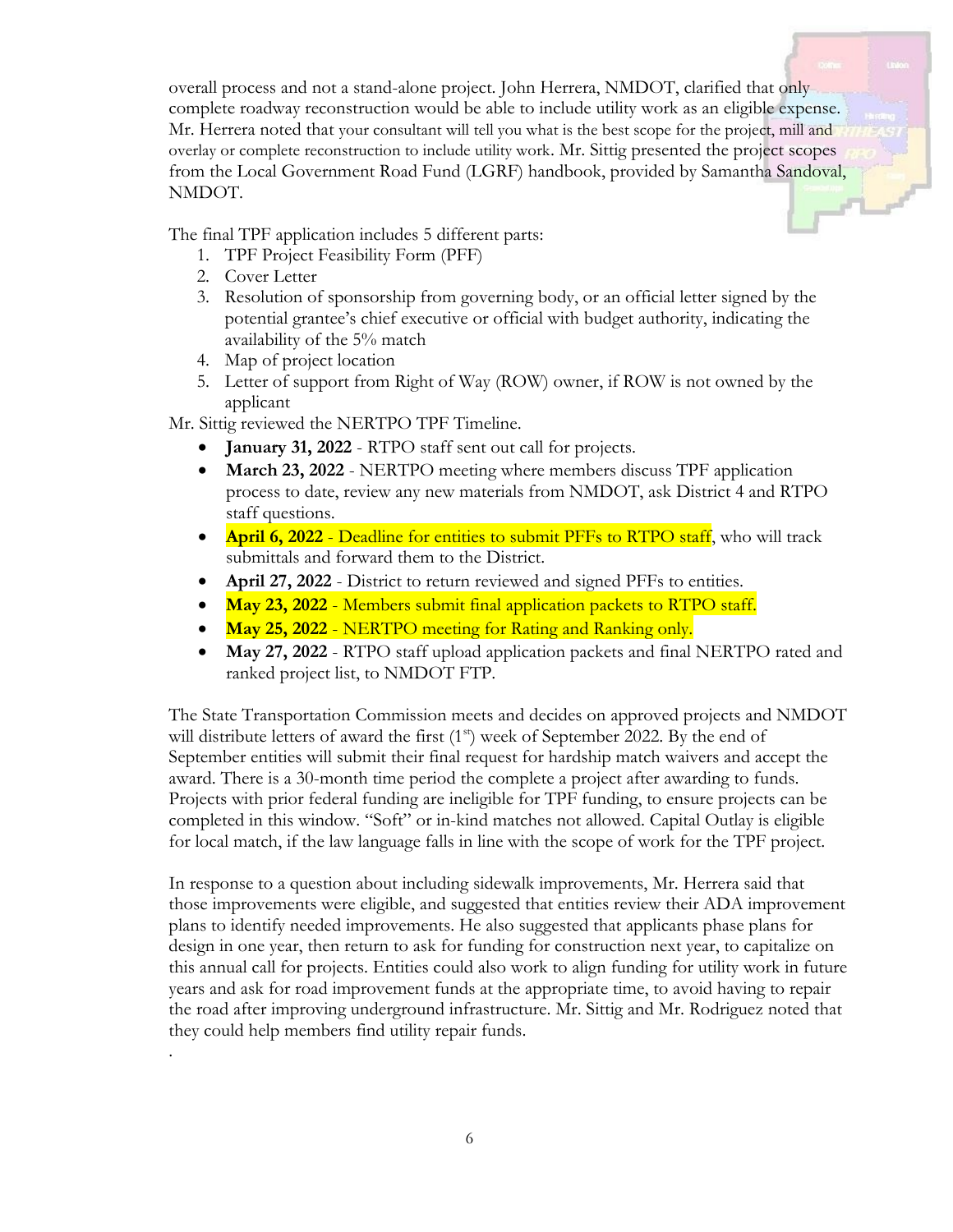#### **IX. Discussion: NMDOT Bridge Prioritization List approval**

NERTPO Planners sent out a poll asking if the NERTPO membership agrees with the NMDOT Bridge Prioritization List and received 10 responses, 9 of which supported NMDOT's prioritization. The list contains non-state-owned bridge conditions. The new funding for local bridges from the BIL is about \$5 million per year for local bridges across the state, for the next 5 years.

### **X. Discussion: RTP Update –** (RTPO Planners and NCNMEDD Transportation Intern)

Mr. Paul Sittig, NCNMEDD, presented updates of the NERTPO RTP. A few updates will include Challenges and Priorities identified in the survey, expanding on safety data to support the survey, adding reference to changing demographics, adding climate change adaptation, and input on goals and strategies. Mr. Sittig reviewed the NERTPO survey results regarding: Transportation Challenges, Safety Concerns and Population forecasts. Mr. Sittig discussed the Goals and Strategies to members and asked for questions. With no questions, Chairwoman Jeffrey moved to the next topic.

## **XI. Discussion: NERTPO Planners/Program Manager Reports** (NERTPO Planners)

Mr. Rodriguez, EPCOG, updated membership about legislation that was passed in the previous Legislative Session and Capital Outlay. Mr. Rodriguez also reminded membership that the federal RAISE grants are due April 15<sup>th</sup> by end of day. The website membership can go to RTPONM.org and find the link for the application.

Mr. Sittig, NCNMEDD, updated membership that he was getting ready to begin the initial TPF process.

## **XII. Discussion: NMDOT District IV Update** (Mr. James M. Gallegos, PE – NMDOT District IV Engineer and NMDOT Staff)

Ms. Samantha Sandoval, NMDOT LGRF District 4 Coordinator, updated membership regarding LGRF solicitation letters. TPF and MAP agreements are expiring, and close-out documents should be sent in soon. If you are requesting a time extension for the MAP agreements, please get them in before the end of June. Ms. Sandoval extended her services. Ms. Rosa Kozub introduced John Neunuebel, the NERTPO Planning Liaison replacing Joe Moriarty.

### **XIII. Discussion: Project Status Update** (Local Government Members)

There being none, item closed.

### **XIV. New Business**

A. General Comments and Announcements from NERTPO members and Public Comment. B. Suggested Agenda items for upcoming meetings – nothing presented by members.